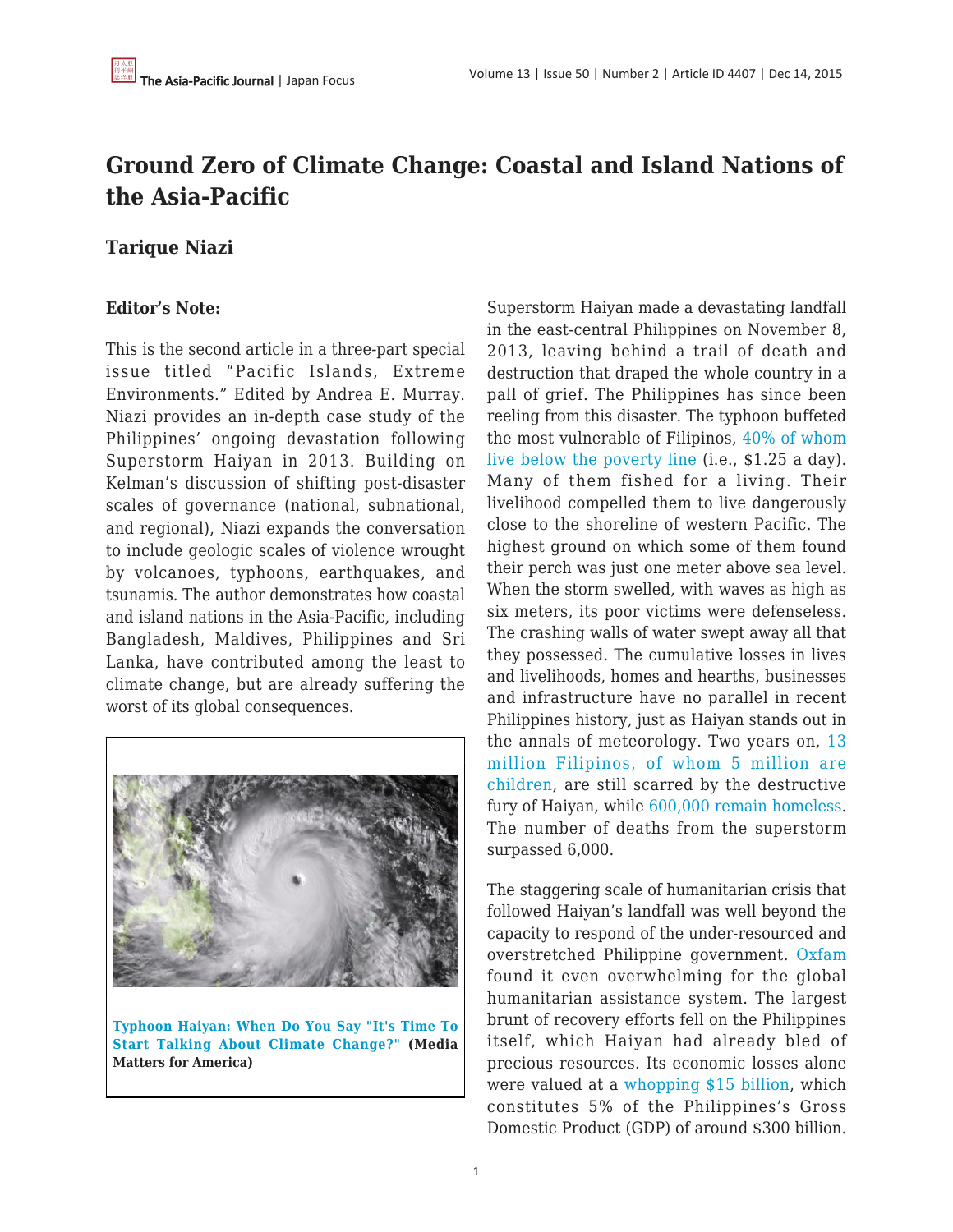

In the face of a slow-down in global and regional economies, it will take the country many years of hard work before it recovers its bearing. As a nation of 7,100 islands, the Philippines sits on the front line of global climate change. This tragically means typhoon Haiyan is not the last of nature's bites that Filipinos will have to endure. As climate change begins to impose dire costs, more such disasters loom ever larger on the horizon. The Philippines has already borne the brunt of worsening climate change in economic losses of \$1.6 billion per year--from increasingly frequent and intense typhoons.



**[Yes, Typhoon Haiyan Was Caused by Climate](http://www.thenation.com/article/yes-typhoon-haiyan-was-caused-climate-change/) [Change](http://www.thenation.com/article/yes-typhoon-haiyan-was-caused-climate-change/) (The Nation and Foreign Policy In Focus) Ground Zero of Climate Change**

The Philippines is among the Asian and particularly insular nations that have become ground zero for climate change. Many coastal and island nations in Asia are already among its fellow sufferers. In the Bay of Bengal, Bangladesh has become the most exposed country to worsening climatic events. Year after year, as global temperatures continue to rise, it is battered by cyclones of ever-higher intensity and ever-greater frequency. Two Super-cyclones – [Cyclone Sidr and Cyclone Aila](http://www.theguardian.com/environment/2012/may/09/bangladesh-war-against-climate-change) -- respectively tore through the country in 2007 and 2009, just 18 months apart. Storms of this intensity, which historically have been spaced from 20 to 30 years, have become alarmingly frequent, upending the lives of millions of Bangladeshis. In a single event of extreme weather, hundreds, and sometimes thousands, lose their lives. Besides, economic and social dislocation visits millions, leaving them stranded for months, and even years, wiping out or impoverishing entire communities. If global mean warming exceeds 1.5 degrees Celsius, the largest chunk of coastal Bangladesh may begin to teem with "climate refugees." According to the Bangladesh Center for Advanced Studies, more than [30 million](http://www.theguardian.com/environment/2012/may/09/bangladesh-war-against-climate-change) [Bangladeshis are set to lose everything](http://www.theguardian.com/environment/2012/may/09/bangladesh-war-against-climate-change) in the next 30 to 50 years. By [Bangladesh'](http://www.theguardian.com/environment/2009/nov/30/rich-west-climate-change)s official reckoning, 20 million of its citizens may face climate migration over the next 40 years, for whom it proposes their "managed migration" to western countries. [Rajendra Pachauri,](http://www.theguardian.com/environment/2009/nov/30/rich-west-climate-change) Chairman of the Intergovernmental Panel on Climate Change (IPCC), lends his voice to Dacca's call. He asks western governments to give the "managed migration" a serious consideration. Given mounting anti-immigrant sentiment across the globe, such calls are hardly a fantasy. Nevertheless such migration has already begun within the region. Two favorite destinations of climate refugees are India and Pakistan – in that order. Also included is Myanmar that received quite a number of Bangladeshi refugees, but is now pushing back into Bangladesh. Their exodus to these countries is fueling tensions, and even violent eruptions, especially in the Indian states of Assam and Myanmar, while the city of Karachi in Pakistan, which houses the largest number of Bangladeshis in the country brims with interethnic conflicts between Bangladeshi immigrants and the city's major ethnic Urduspeaking community, some of whose members assert to be called 'Muhajirs' (refugees) themselves, and embrace "Muhajir nationalism."

Bangladesh's Minister of Foreign Affairs Dipu Moni reckons that 1 degree Celsius increase in world temperatures will be enough to spell economic disaster for her country, as it will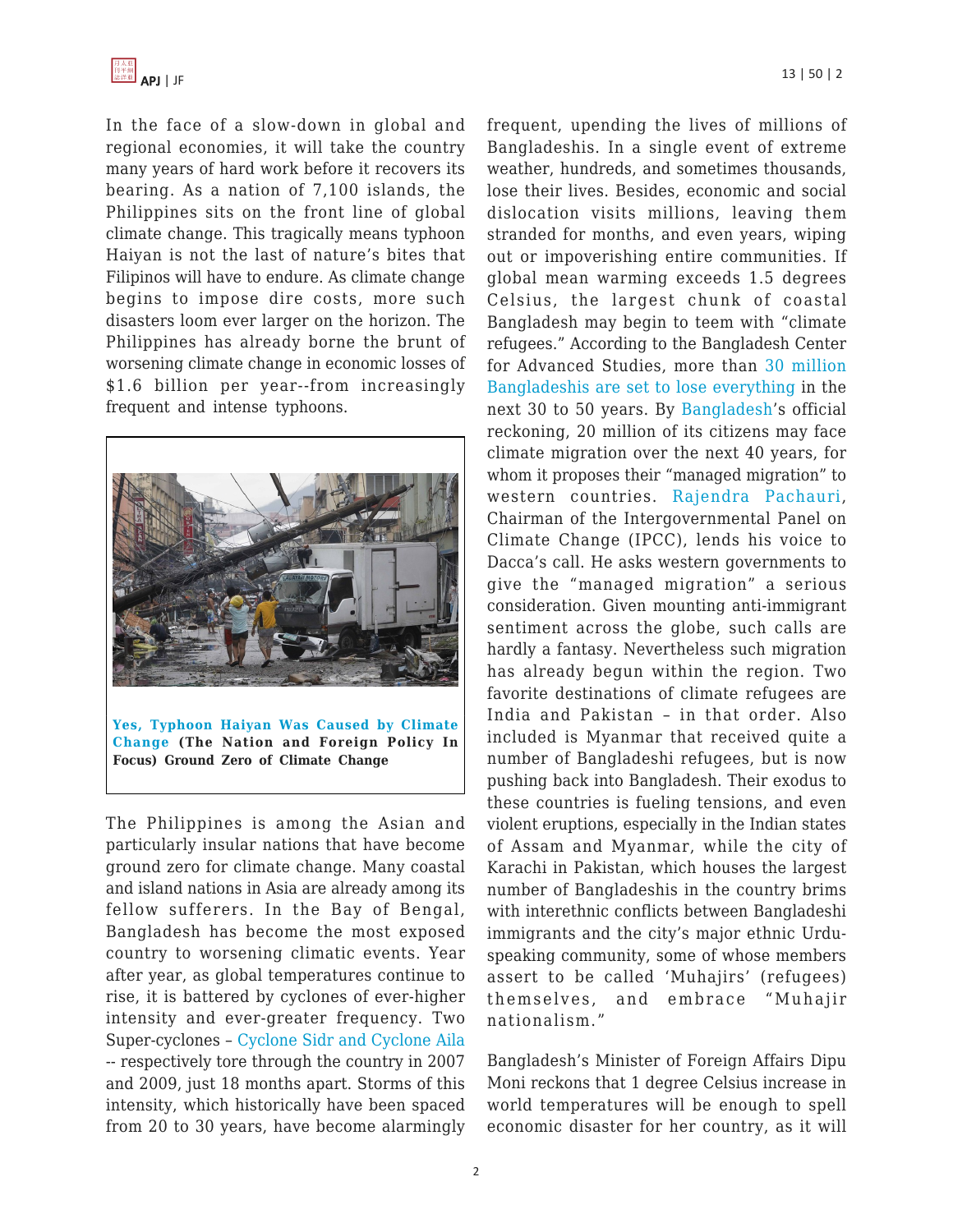shave off [10% of its GDP in economic losses.](http://www.theguardian.com/environment/2012/may/09/bangladesh-war-against-climate-change) Destruction from Super-cyclones such as Sidr, she reasons, takes 10 to 20 years to recover, and costs billions of dollars. There are projections that temperatures in South Asia could rise from two to five degree Celsius above preindustrial levels by the turn of the century. At 5 degrees Celsius, the temperature rise will be 250% higher than the expected global mean warming of 2 degrees Celsius. Rising temperatures are the motive force that powers tropical cyclones and superstorms of which Bangladesh has been the world's worst victim. Future is thus fraught with predictable hazards for Bangladesh, whose vulnerability to deadliest storms is only to worsen in the years and decades to come. [Of the world's ten](http://www.nbcnews.com/id/24488385/ns/technology_and_science-science/t/deadliest-storms-history/) [deadliest superstorms on record, six have](http://www.nbcnews.com/id/24488385/ns/technology_and_science-science/t/deadliest-storms-history/) [visited upon Bangladesh:](http://www.nbcnews.com/id/24488385/ns/technology_and_science-science/t/deadliest-storms-history/) Bhola Cyclone, Hooghly River Cyclone, Backerganj Cyclone, Chittagong Cyclone and Cyclone 02B. Bhola Cyclone (1970) is believed to be the world's deadliest to date with a death toll of more than half a million. If climate change continues to worsen, Bangladesh's troubles will continue to multiply.

Even worse, the island nation of [Maldives,](http://www.theguardian.com/environment/2009/mar/15/carbon-emissions-climate-change?guni=Article:in body link) which is barely 1.5 meters above sea level, will vanish from the face of the earth in the next 50 years, as the global average temperature continues to rise. A nation of 1,200 islands, 30 of its islands were swept away in the tsunami in 2004. Five years later, in 2009, Maldives's President [Mohamed Nasheed](http://www.theguardian.com/environment/2009/mar/15/carbon-emissions-climate-change?guni=Article:in body link) struck the world with a blunt call for ending fossil fuel consumption to save his country of 328,000 people: "[If the world can't save the Maldives](http://www.theguardian.com/environment/2009/mar/15/carbon-emissions-climate-change?guni=Article:in body link) [today, it might be too late to save London, New](http://www.theguardian.com/environment/2009/mar/15/carbon-emissions-climate-change?guni=Article:in body link) [York or Hong Kong tomorrow.](http://www.theguardian.com/environment/2009/mar/15/carbon-emissions-climate-change?guni=Article:in body link)" He pledged to make his nation carbon-neutral, running it on 100% renewable energy. Anticipating challenges that could forestall passage to a carbon-free Maldives, he reasoned: "Going green might cost a lot but refusing to act now will cost us the Earth." He was deposed in a coup in 2012. He again lost a presidential bid in November 2013 as beneficiaries of the status quo managed to keep him out of power. Nobody knows "who" won the Maldives's election, but everybody knows who lost it and why. President Nasheed nonetheless, retains his role as a climate crusader, whom many revere. The Hollywood Director Jon Shenk honored his work for climate justice in a memorable documentary, [The Island President](http://theislandpresident.com/) (cf. Murray's review of "There Once Was an Island" in this issue).

In May 2008, [Super-cyclone Nargis flatted part](http://www.ifrc.org/en/news-and-media/news-stories/asia-pacific/myanmar/myanmar-cyclone-nargis-2008-facts-and-figures/) [of Myanmar](http://www.ifrc.org/en/news-and-media/news-stories/asia-pacific/myanmar/myanmar-cyclone-nargis-2008-facts-and-figures/) (Burma). The delta region of Irrawaddy was the prime site that absorbed the devastating blow of the deadly cyclone. The loss of human life ran into the tens of thousands although the correct number remains unknown to this day due to the ruling military government's absolute control of information. [The Guardian](http://www.theguardian.com/world/2015/aug/02/burma-flood-toll-will-increase-as-monsoon-rains-lash-region-warns-un) newspaper had put the number of dead in Cyclone Nargis at 140,000. According to the government's own reckoning, [84, 500 were killed and 53,800 went](http://www.ifrc.org/en/news-and-media/news-stories/asia-pacific/myanmar/myanmar-cyclone-nargis-2008-facts-and-figures/) [missing](http://www.ifrc.org/en/news-and-media/news-stories/asia-pacific/myanmar/myanmar-cyclone-nargis-2008-facts-and-figures/) in the country's worst cyclone. It may be noted that in disaster after disaster, it has been confirmed that those who go missing remain unaccounted for and are seldom found alive. In parallel, the numbers of those affected by the destructive cyclone were in the millions. The United Nations estimated that the Cyclone had affected 2.4 million people across the country.

More importantly, the political economy of Myanmar further worsened the impact of the cyclone as the military junta in power put the entire country in lockdown, and refused to let in international relief agencies for fear of 'spying.' On the other hand, the Myanmar government, battered by decades of international sanctions and worldwide shunning, lacked resources of its own to undertake a massive relief operation. Cyclone Nargis thus revealed the soft belly of the government to the country's suffering people. They challenged the government's inability and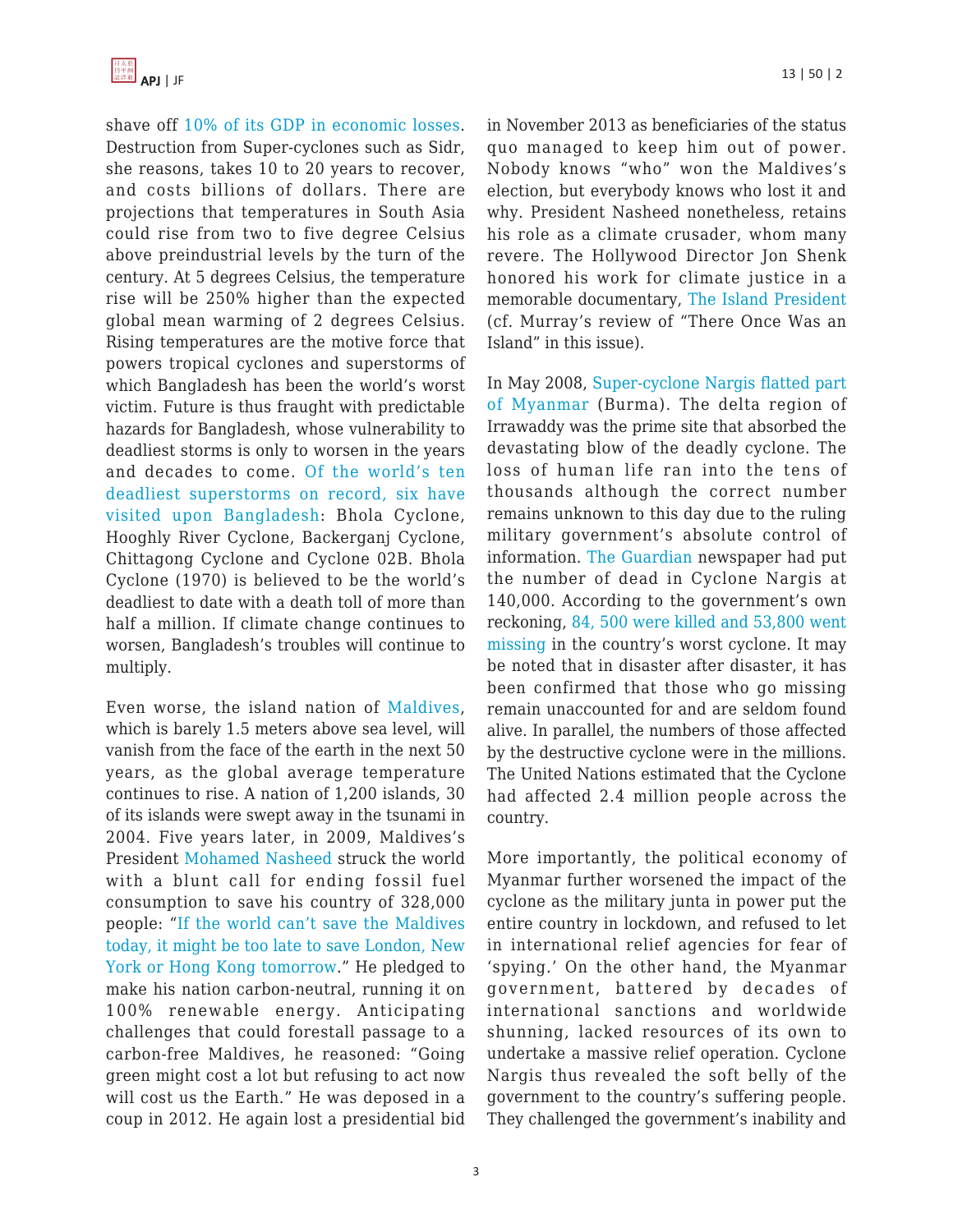incompetence to help its people in the most desperate hour of need. Rattled, the government rushed to strike a deal with its world's most famous opposition leader, Nobellaureate Aung San Su and her National Defense League (NDL). [Three years later a quasi](http://www.theguardian.com/world/2015/aug/02/burma-flood-toll-will-increase-as-monsoon-rains-lash-region-warns-un)[civilian government](http://www.theguardian.com/world/2015/aug/02/burma-flood-toll-will-increase-as-monsoon-rains-lash-region-warns-un) took the reins of government. But the cyclone-fueled and monsoon-swelled disasters have since continued to strike. As recently as August 2015, [all but one of the country's 14 provinces](http://www.theguardian.com/world/2015/aug/02/burma-flood-toll-will-increase-as-monsoon-rains-lash-region-warns-un) were swept by flash floods from lashing monsoons, while rescuers struggled to reach disasterstricken areas. At least 27 people were killed in these floods and more than 150,000 affected. More importantly, monsoon fury was not limited to Myanmar, but extended to the entire region from India, Nepal, and Pakistan to Vietnam.

Like the Maldives, Sri Lanka also is precariously perched in the heart of the Indian Ocean. Known for its stunning scenic beauty, this island nation has long been convulsed in a self-destructive war. It has just staunched its bleeding, but it still has a long way to go to bind up the deep wounds. At the same time, Sri Lanka has many bright spots. It leads south Asia in economic development (measured in per capita income), social progress (measured in adult literacy), gender equity, and climatereadiness. It is a Kerala -- the beauty spot of south Asian social democracy -- on the national scale. Yet climate-induced disruptions stare at it as [the greatest threat](http://www.theguardian.com/world/2013/nov/13/climate-change-sri-lanka) to its survival over the next half century. "Its agriculture, fisheries, and tourism are particularly vulnerable to rising sea levels and weather-related disasters," reports [The Guardian.](http://www.theguardian.com/world/2013/nov/13/climate-change-sri-lanka)

Likewise, the coastal communities of India and Pakistan – in that order – run the same risk of being deluged as sea levels rise. In 2010, Pakistan experienced the worst flooding of its history in human dislocation, and economic losses. [The flooding was described as a once](http://www.fprc.in/pdf/J-20.pdf)[in-100-years event](http://www.fprc.in/pdf/J-20.pdf) that forced 20 million of its residents from their homes, and cost the country \$20 billion (one-tenth of Pakistan's GDP of \$200 billion in 2010) in economic losses. Pakistan pressed all of its military assets – army, navy and air force – into service to help ease the suffering of millions of Pakistanis living along the shoreline of the mighty Indus River. Yet help could reach only a fraction of 20 million displaced people, as one-fifth of the country (160,000 square kilometers) was under water. A year after, in 2011, Pakistan again witnessed monsoon-swollen flooding wreak havoc, [dislodging another 6 million of its](http://www.fprc.in/pdf/J-20.pdf) [citizens](http://www.fprc.in/pdf/J-20.pdf). The floods have since been a regular occurrence that leaves the rural hinterland of the country, along the Indus shore, ravaged year after year. In 2015 the impact of floods was worsened by a heat wave that killed around 2,000 people in the mega city of Karachi. The floods and heat waves have been a regular feature of the Indian landscape as well. The floods in Uttarkhand and the state of Jammu and Kashmir were devastating, which dominated the news for days and weeks. The 2015 heat wave also added fuel to the fire, killing a number of people in urban areas.

Coastal India and Pakistan are especially vulnerable to superstorms. In 2014, both countries witnessed [Super-cyclone Nilofar,](http://www.huffingtonpost.com/mariam-khan/cyclone-nilofar-another-w_b_6070788.html) which died down before it could reach its destructive worst. It brushed past India's coastal state of Gujarat and the Pakistani province of Sindh. Both Gujarat and Sindh are coastal regions, which each host naval bases, naval installations and naval assets. By the time Nilofar bent around Karachi, the capital city of Sindh, it [packed wind gusts of 250km \(155](http://www.huffingtonpost.com/mariam-khan/cyclone-nilofar-another-w_b_6070788.html) [miles\) an hour,](http://www.huffingtonpost.com/mariam-khan/cyclone-nilofar-another-w_b_6070788.html) a wind velocity that was common in all the deadly superstorms in the region, including the world's most lethal cyclone of all time, the Bhola Cyclone, that flattened then East Pakistan (now Bangladesh). Un-evolved Superstorm Nilofar bore all the marks of Typhoon Haiyan that tore through the eastern and central Philippines a year earlier. The same year the disputed state of Jammu and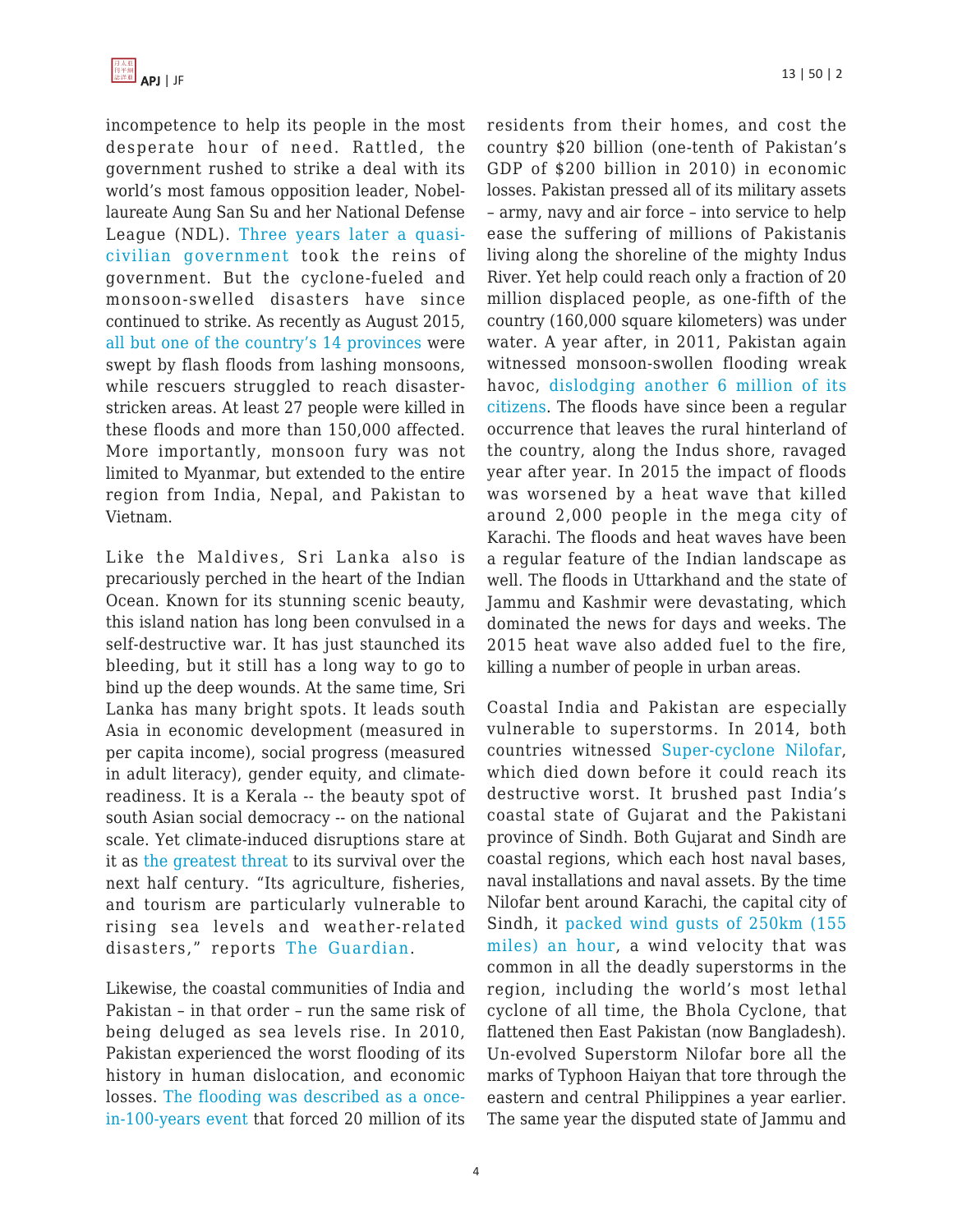Kashmir saw one of the severest [floods that hit](http://www.dailymail.co.uk/news/article-2752553/More-450-dead-300-000-stranded-Kashmir-struggles-cope-days-floods-landslides-heavy-monsoon.html) [1 million Kashmiris](http://www.dailymail.co.uk/news/article-2752553/More-450-dead-300-000-stranded-Kashmir-struggles-cope-days-floods-landslides-heavy-monsoon.html) on both sides of the Line of Control in India and Pakistan, and left hundreds of residents dead. A year earlier, in 2013, the Indian state of Uttarkhand experienced one of the most devastating floods that killed 10,000 people. Early and severe monsoon rains breached a mountain glacier, sending ice, rock, mud and water down the mountain causing widespread death and destruction. Officials described the disaster as a '[Himalayan tsunami.](http://americares.org/who-we-are/newsroom/news/emergency-aid-for-catastrophic-north-india-flooding.html?gclid=CNOQgriOycgCFYWWvAodgHMO_A)'

## **Climate Change stalks the African Continent**

Fragility of the African continent is no less sobering. Drought, desertification, livestock fatalities, infectious diseases, food shortages and water scarcities already stalk the length and breadth of the region. Climate change is sharpening the lethality of these murderous challenges, and exacerbating the conditions of environmental decline in general. The giant nations of Africa, such as Congo, Libya, Nigeria, Somalia and Sudan, are already in the throes of ecological depletion. Their political conflicts are deeply anchored in their fragile ecologies. However, African sufferings may go unnoticed, as they are less likely to take the form of visually spectacular disasters on the scale of Hurricane Katrina, Superstorm Sandy or Typhoon Haiyan. Climate-induced disasters may yet trigger epidemics, large-scale human fatalities, or mass migration that would thrust the continent on to the world's retina. It will likely occur because of sudden overheating of the continent. It must be remembered that Africa is already the warmest continent on the planet. Libya is the continent's thermal powerhouse, whose citizens are known to have endured the world's peak temperature. Just as a few degrees warmer water in the Atlantic or the Pacific can spell disasters, so can a few degrees warmer atmosphere. For all these reasons, Africa is as much in the eye of superstorms as are Asian nations. Africa stands threatened by the warming of the atmosphere that can set off a trajectory of destructive events. It is particularly fraught with climatic threats of epidemics, human fatalities, or mass migration, compounded by political conflicts that sear the entire continent.

**The Science of Typhoons** A section of meteorologists are still dismissive of causal links between climate change and the production of cyclones, typhoons, hurricanes or superstorms like Haiyan. Such dismissals, however, only feed into climate skepticism. The science of typhoons and climate change is quite clear. When the [IPCC released its fifth](http://www.ipcc.ch/report/ar5/wg1/#.UorpfWbnZlY) [assessment report](http://www.ipcc.ch/report/ar5/wg1/#.UorpfWbnZlY) on September 27, it confirmed warming of the atmosphere and overheating of the oceans -- the latter is responsible for the production of cyclones. When sea surface temperature hits [26 degrees](http://theenergycollective.com/users/jim-baird) [Celsius,](http://theenergycollective.com/users/jim-baird) a cyclone is formed. When oceans are a few degrees warmer than normal, superstorms begin to brew. [Superstorm Sandy](http://theenergycollective.com/jim-baird/303591/wanted-climate-bounty) burst out of the Atlantic coastal water that was about 3 degrees Celsius warmer than normal. Similarly, surface temperature of the [western Pacific](http://theenergycollective.com/jim-baird/303591/wanted-climate-bounty) was 1 to 5 degrees Celsius warmer in 2013 than its average range in 1980-2000. Warmer oceans evaporate faster to power the storm, and warmer atmosphere holds more moisture to cause rainstorms.

Massachusetts Institute of Technology (MIT) atmospheric scientist [Kerry Emanuel,](http://onpoint.wbur.org/2013/11/13/typhoon-haiyan-philippines-climate-change) who also serves on the IPCC, sees clear connections between the warming of the oceans and the production of high velocity winds and storm surges as witnessed in Haiyan. He went so far as to suggest that developing nations such as the Philippines are suffering for the sins of developed countries that followed the path of carbon-heavy development. He stopped short of suggesting compensation for climate mitigation to developing nations.

#### **Financing Climate Adaptation**

But financing of climate adaptation has been an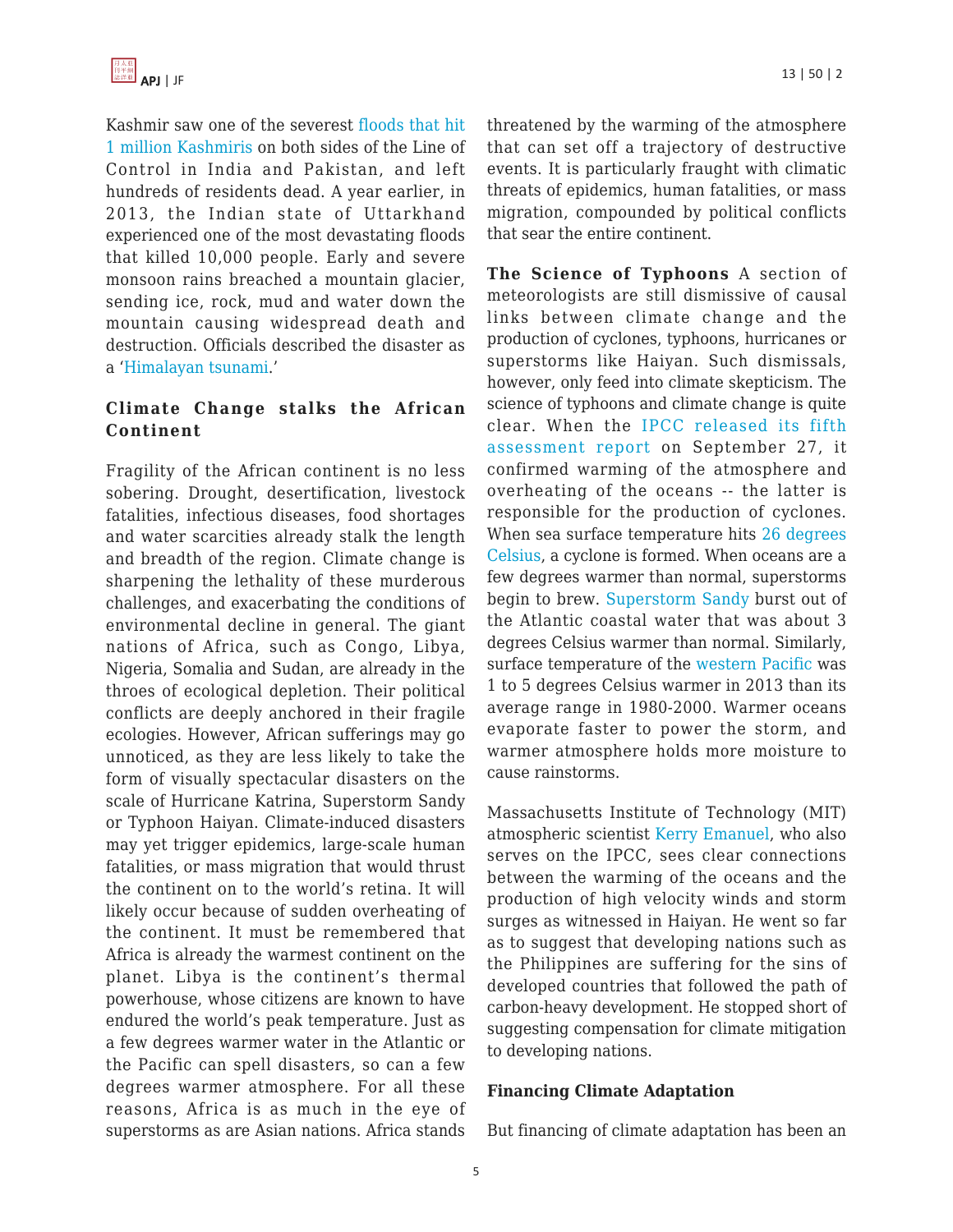important part of climate change talks since the Copenhagen Conference in 2009. Haiyan's landfall only added to the urgency of this need, which happened to time its landing with climate talks (COP 19) in Warsaw, Poland (November 11-22, 2013). These talks are held each year in the run up to crafting a binding climate treaty in 2015 to replace the Kyoto Protocol. One important outcome of the Copenhagen Conference was the financial commitments by developed nations to help less affluent nations in adapting to climate-induced disruptions. Initially, developed countries committed \$30 billion for 2010-12, and pledged to increase this commitment to [\\$100 billion a](http://www.theecologist.org/News/news_analysis/2158539/cop19_poor_countries_in_the_dark_on_climate_finance.html) [year by 2020.](http://www.theecologist.org/News/news_analysis/2158539/cop19_poor_countries_in_the_dark_on_climate_finance.html) Oxfam, however, deflated such hopes in an [analysis](http://www.theecologist.org/News/news_analysis/2158539/cop19_poor_countries_in_the_dark_on_climate_finance.html), which showed that developed nations had begun to wriggle out of even a modest commitment of \$30 billion spread over multiple years. It further dampened any prospect for redeeming the grand pledge of \$100 billion a year in climate finance by 2020.

## **Disaster Capitalism**

These public commitments are likely to be relegated to transnational financial capital. Some saw the first sign of it in choosing Poland, notable for its [pro-business, climate](http://www.theecologist.org/News/news_analysis/2158539/cop19_poor_countries_in_the_dark_on_climate_finance.html)[skeptic, coal-fired development](http://www.theecologist.org/News/news_analysis/2158539/cop19_poor_countries_in_the_dark_on_climate_finance.html) trajectory, as the site of climate talks. It is no wonder that, at the United Nations' climate talks in Warsaw, discussions were focused on "[mobilizing](http://www.theecologist.org/News/news_analysis/2158539/cop19_poor_countries_in_the_dark_on_climate_finance.html) [private finance such as loans and equity](http://www.theecologist.org/News/news_analysis/2158539/cop19_poor_countries_in_the_dark_on_climate_finance.html) [investments.](http://www.theecologist.org/News/news_analysis/2158539/cop19_poor_countries_in_the_dark_on_climate_finance.html)" Private finance hotly pursues profits even in the midst of people's sufferings. It is no coincidence that risk management companies that specialize in "catastrophe modeling" are proliferating. The [chief research](http://rt.com/business/phillipines-hurricane-economic-losses-581/) [officer](http://rt.com/business/phillipines-hurricane-economic-losses-581/) of one such company gloomily noted meager financial prospects in rebuilding the Philippines: "The economic activity of reconstruction itself is much lower [in the Philippines] than it would be in a rich country where everybody's using insurance and claims assessors and getting quotes from builders. A lot of people [in the Philippines] will end up mending their own houses." Naomi Klein famously described this profit-riven approach to human tragedies as "disaster capitalism."

### **'End this Madness'**

The IPCC in its fifth assessment report (2008) concluded with 95% certainty that humans are at the root of climate change. This conclusion seems an official inauguration of Anthropocene, the age of human extravagance, in which humans have evolved or (more appropriately) devolved into a geological force on the scale of volcanoes, earthquakes, and tsunamis to have altered the atmosphere, hydrosphere and biosphere. In the process, this hubris has hung a huge question mark over the very survival of the human race on this planet. Yet all humans are not equally destructive; nor are they equally vulnerable. Many, as in the Philippines, are victims of the actions of the few who are driving climate change and planning to profit from it at the same time. Among them, the fossil fuel industry and its beneficiaries, who are accumulating [\\$1.9 trillion a year in](http://www.imf.org/external/np/sec/pr/2013/pr1393.htm) [subsidies,](http://www.imf.org/external/np/sec/pr/2013/pr1393.htm) in addition to immense profits, sit atop. Climate change is the sin of their profiteering, for which the global poor are atoning with their lives. As the Philippine delegate to the United Nations' climate talks in Warsaw tearfully pleaded, this [madness must](http://www.telegraph.co.uk/news/worldnews/asia/philippines/10443293/Typhoon-Haiyan-Philippines-climate-change-commissioner-breaks-down-at-UN-talks.html) [end](http://www.telegraph.co.uk/news/worldnews/asia/philippines/10443293/Typhoon-Haiyan-Philippines-climate-change-commissioner-breaks-down-at-UN-talks.html). It doesn't make sense to sacrifice the primary Earth economy for the illusory secondary human economy that is measured in the piles of worthless paper money built by "quantitative easing" (printing money).